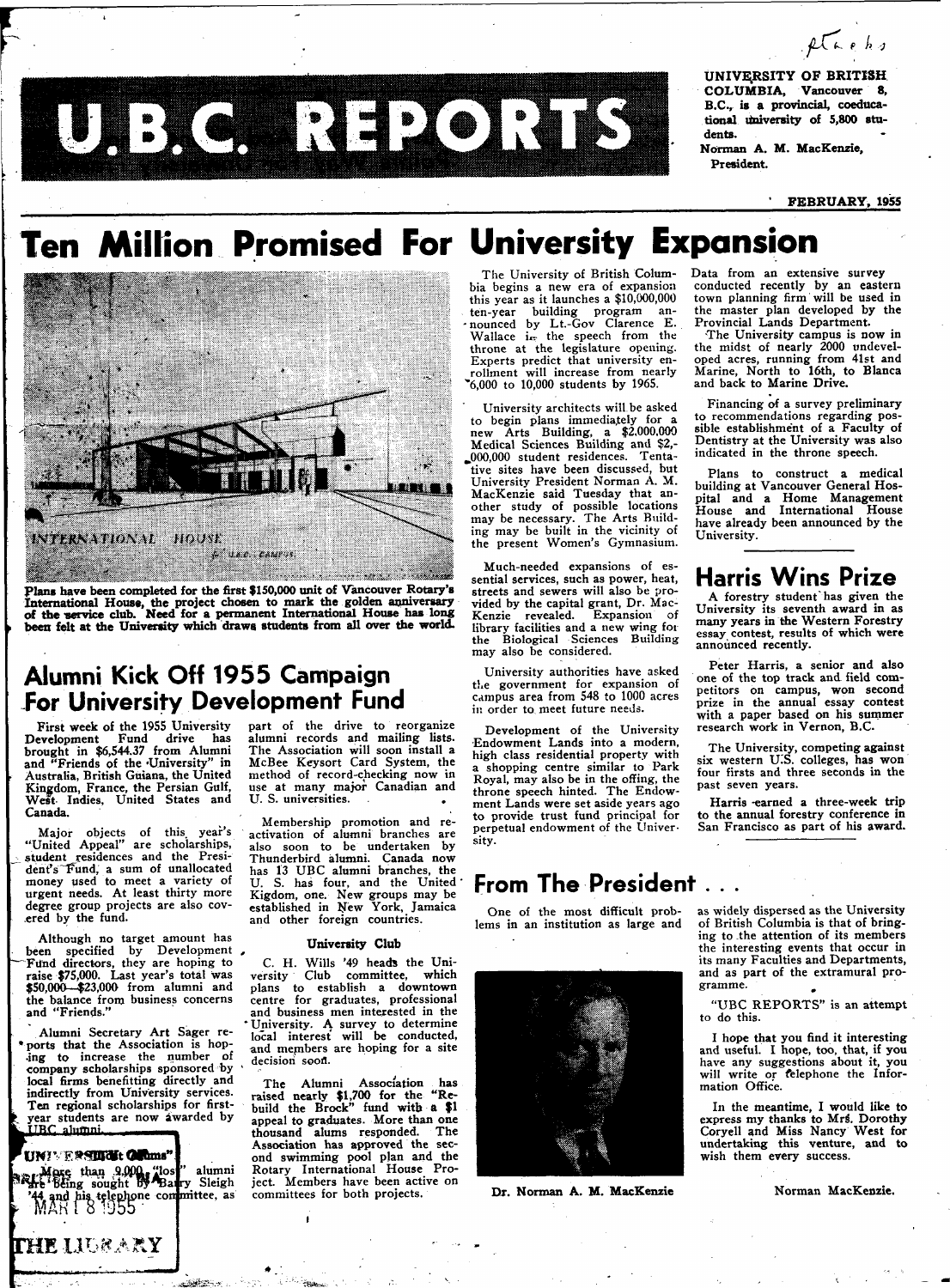**Vol. 1, No. 1 February; 1955 Vancouver 8, B.C.** 

**Dorothy Coryell and Nancy West,** 

**University Information Office** 

Published by **the** University of British Columbia, monthly, and entered as second-class matter at the Post-Office in Vancouver, B.C.

### **QUOTES OF THE MONTH**

**Dr.**. **Norman A. M. MacKenzie, speaking to the Victoria Chamber** 

**of Commerce:**  "In this divided world we may not be training as many of our young people at the top level as we should, or as our competitors ares

"If the decision of the future depends on counting heads, those of us in the west would have .little hope. It follows, then, if there are fewer, of us, each of us must count for half a dozen. We must be trained, educated and developed to the maximum of our capacities.

**Dean Geoffrey C. Andrew, Deputy to the President, and Dr. Barnett Savery, Department of Philosophy and Psychology, in a United Nation's Club debate on whether or not "American Democracy is Non-Exportable".** 

Said Dr. Savery: "American democracy should not be called a democracy, but a system of checks and balances".

### Librarian Reports On Current Needs

The University library acquired more volumes in 1954 than ever in its 30-year history, but is still inadequate to meet needs of students and faculty, according to a yearend report.

. Librarian Neal Harlow notes addition of 22,000 books, of which 12,500 were bound volumes of scholarship and scientific journals. In **a** decade, however, the University's full-time faculty has increased 300% and the number of new courses has increased 250%.

Fifteen new subject fields have been added to the curriculum, and Ph.D. studies have introduced 12 new fields. The Library has kept pace in service, but runs a "poor third" to Toronto and McGill in the richness of book resources, Harlow stated.

The University Library is currently rated No. 1 in Canada in many aspects of its service, and No. 2 in the number of students handled each year.

Among recent donors were H. R. MacMillan (Forestry and Canadian History), Leon J. and Walter Kderner (Slavonic Studies, Law, Fine Arts), B. C. fishing industry (Institute of Fisheries collection), B, C. Forest Products Ltd. International Studies, Vancouver<br>Chinese and Italian communities (Oriental Studies and Italian Literature). The University Development Fund continued its vital support and grants were received from the Carnegie and Rockefeller foundations for additions in Slavonic Studies, French Canadiana and anthropology.

This' form of government is applicable only in the U.S., he said, seeing "no hope whatsoever for its success in the Far East for instance".

Said Dean Andrew: "American democracy is a very exportable commodity—it is unequalled anywhere in the world in its social quality."

He admitted the economic and political differences might be harder to reconcile with a foreign situation, but felt this drawback was overshadowed by the social side of the American democracy.

*m*  **Bus Phillips, athletic director at the University, after one awed look**  at the record-breaking **crowd** attending Harlem **Globe-Trotters'** exhibition basketball game **at the War**  Memorial Gym:

"We're balancing the athletic budget right now!"

Prof. Frederick H. **Soward,** Director of International Studies, **speaking to** Vancouver Rotary International **on** "Looking **Backward on 1954:**  "We need clarity and judgment

from our leaders, consistency of purpose in defending freedom, and we must observe comparisons with less fortunate peoples."

## **Know Your University:**  Busy Testing **And** Counselling **Centre**  Points Way For University Freshmen

A nondescript cluster of olivegreen huts on the far corner of the campus is lit by rays of hope, some University students will tell you.

It's here that Col. John McLean has expanded the post-war Veterans' Bureau into the hunmming hive of activity now called the Department of Personnel and Student Services. Under this series of shingle roofs are such activities as counselling, testing and research; veterans' assistance; reading and special English help; student placement and headquarters for employed staff personnel.

The entering freshman first hears of McLean & Co. right after his graduation from high school. He receives a letter inviting him to participate in an aptitude testing program which will gauge his general academic ability, general mathematical" achievement, English placement and general interests. At least 95 per cent of these incoming freshmen respond.

Vancouver students report to the University Auditorium in June for four hours of intensive pencil work. Their out-of-town classmates are tested in the fall. While no compulsion is applied to transfer or advanced students, testing and counselling facilities are always available to them.

The students who duck the testing and counselling services, one assistant pointed out, are usually those with doubtful academic rec-ords who may be afraid of discovering the awful truth.

The tests selected and developed by Col. McLean and his staff, A. F. Shirran, Al Cox and Miss Onesia Crompton, have been built into what is considered one of the leading university testing programs in Canada. A special battery of tests for firstyear Applied Science students is now under study at' the request of Dean Henry F. Gunning.

Students are encouraged to discuss their test results with the staff of counselors, and nearly 300 of the 1152 tested last year reported for such discussions. Programs, study habits and orientation come up for survey in these informal sessions, and students are encouraged to return for further chats when the need arises.

Arts majors who fail their Christmas examinations receive a New Year card from the counselling office and an invitation to drop in for help in developing a new set of resolutions. Results of these post-Christmas counselling sessions have been remarkable—nearly 45 per cent of the counselled students show marked improvement.

In time left over from shouldering the cares of Bruce and Betty Co-ed, staff members conduct research on failure rates for counselled v. noncounselled students, urban v. rural freshmen, recommended v. nonrecommended students, and outside activities, health problems, living accommodation, lectures missed and study hours in relation to failure.

The results? They're still coming in, day by day, on student feet. Counsellors are sure that the active, interested student is usually the most successful and that there's nothing like going to lectures to help you with your studies.

## Geography Text Comes Off Press

A revised text "The Geography of<br>British Columbia." work of two British Columbia," work of two faculty members at the University of British Columbia, is now available to B.C. high school students. -

Professor J. Lewis Robinson, chairman of the Division of Geology, and Professor John Chapman, assistant professor in the department of Geology and Geography, prepared the new manuscript. A group of students from the Geography department contributed -35 maps.

The text has been published and will be used as a geography elective course for grade 10 students. Copies are available at the Department of Education in Victoria.

## Grad Honored

An honors graduate in forestry engineering, 24-year-old Selwyn Fox of Vernon, has been awarded the \$1,250 Canadian Lumberman's Association Timber Research fel-^ lowship for 1954.

Fox is currently at the University of Toronto, working for a master's degree in applied science.

A counsellor never attempts to direct a student, but he often helps the **student to find his own way. A. F. Shirran discusses aptitude' test results with a University freshman who has. taken advantage of the fine testing and counselling services available on the University of B.C. campus.** 

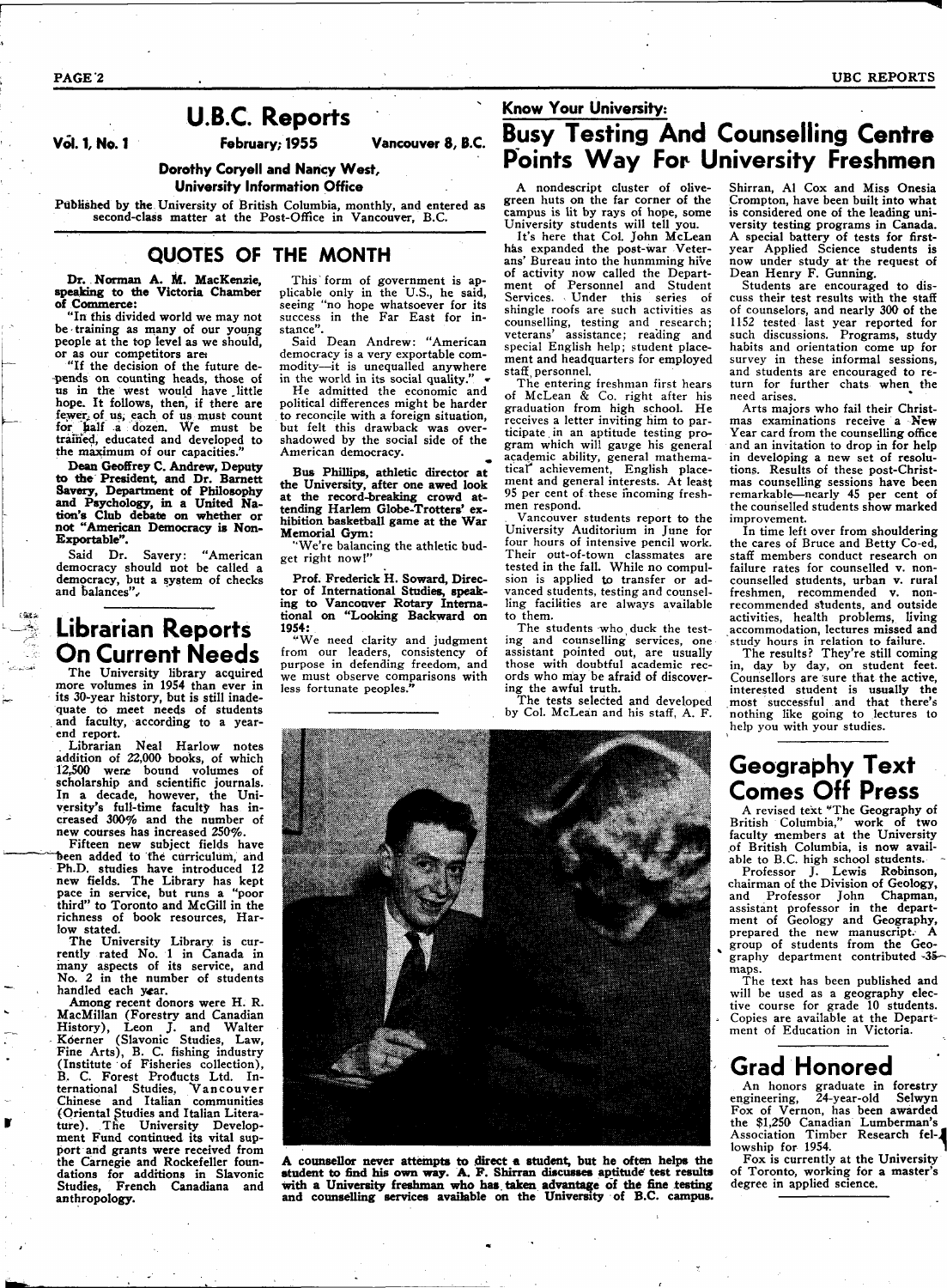*Vt* 

f

c

## **Extension Program In Full Swing As Spring Classes Get Underway**

Classes **in** subjects **from** metallurgy to music **are on** University Extension's spring calendar—with field trips, conferences and tours also scheduled.

A series of eight lectures on recent advances in metallurgy will begin at 8 p.m., Feb. 7 in Engineering 201 **under** the co-sponsorship of the American Society for Metals and Extension. A. S. M. members may enroll for \$4. Other fees are \$6 for non-members and \$1 for students. Further information may be obtained at University Extension.

\* » \* A new film, "Science in the Orchestra," illustrating the role of each musical instrument, is now available<br>in Audio-Visual Services. Other in Audio-Visual Services. recent additions to the film library include "Betty's Fruit Groves," a study of North American fruit<br><u>farmi</u>ng; "Story of Silver Plate," a step-by'-step documentary of metal processing, plus 12 new agricultural films.

 $\mathbf{F} = \begin{bmatrix} \mathbf{F} & \mathbf{F} & \mathbf{F} \end{bmatrix}$ The roles in community life open to older citizens are outlined in a series of pamphlets available from the Family Life and Group Development Service. "Live Long and - Like It," "When You Grow Older" and "Women Go to Work at Any Age" are offered at small cost to interested individuals or groups. All phases of human relations are covered in the more than 175 books and pamphlets available through this section. Prices range from seven section.  $\frac{1}{2}$  plus tax.

\* \* \* A course in group leadership, for club volunteer workers begins Feb. 1 under co-sponsorship of University Extension, Community Programmes Branch of the Provincial Department of Education and the Group Work Division of the Community Chest and Council. Miss Elizabeth Thomas, Associate Pro fessor pf Social Work, will instruct the class which convenes for five Tuesday evenings in the meeting room of the City Social Service Bldg. Course fee is \$1.50. The Family Life and Group Development Service is accepting enrollments.

A short course in elementary sta-A short course in elementary statistics and sampling methods for foresters and engineers will be held<br>from Monah 7.11 of the Newth from March **7-11** at the Youth Training Centre. Classes will meet from 9 a.m. to 5 p.m. daily. Limited housing will be available at the  $\frac{y}{x}$ . Registration forms may be obtained from University Extension.

Tentative dates for the annual Audio-Visual Institute for business, Industry and education are March medicity and education, are march of lecture-demonstrations will cover preparation and use of visual aids. Sessions will run from 8 a.m. to  $4:30$  p.m. Co-sponsors are the B.C. Industrial Film Council and Uni-Industrial Film Council and University Extension.

An attractive 28-page booklet of 12 modern farmhouse plans is now<br>available through Agricultural Servavailable through Agricultural Services, University Extensions. The booklet was prepared by the Rural Housing Advisory Committee of .-British Columbia. Prof. Frederick

 $...$ in  $m_{\mathcal{N}}$ 

Lasserre, M.R.A.I.C., director of the School of Architecture, edited the booklet, assisted by Fred C. Leroux, B.E., M.Sc, and Zoltan Kiss, M.R.A.I.C.

**\* \* \***  The Canadian Institute of International Affairs has established a study group to discuss problems of the Pacific Area. Dr. Cyril Belshaw, is in charge of the Tuesday evening sessions which begin Feb. 8 in the Extension Lounge.

**\* \* \***  A new credit correspondence course, Economics 200, has just been completed by Dr. Crumb, Dr. Lewis Robinson, Geography, has finished a revision of "Geography of Canada and the United States".

A new course in Camping Administration, intended for senior ministration, intended for segion stan and members of camp commit-<br>tegs will begin at  $0.30$  p.m. Eab. 3 tees, will begin at 9:30 p.m., Feb. 3<br>in Room 6 Vancouver Normal in Room 6, Vancouver Normal<br>School Miss Donna McRoe Secre School. Miss Donna McRae, Secretary of the Community Chest Information Service will coordinate the<br>six Thursday evening meetings. An outstanding group of lecturers will discuss philosophy, leadership, addiscuss philosophy, leadership, administration, nearth and safety, business management and needs of the camper.

### **Meet On Campus**

More than 45 staff and student oceanographers from the University of Washington, the Nanaimo Pacific Oceanographic Group, the Pacific Naval Laboratory and the University of British Columbia met on the campus recently for one of the informal discussion meetings of<br>the 'Pacific Northwest Oceanothe ' Pacific Northwest graphers.

An evening symposium on sampling techniques, brief reports on current projects and a discussion of submarine geology, including local

problems, were scheduled.

**Joe Quan Photo** 

**Mail call is always a welcome break for students in the eighth annual Dominion-Provincial Youth Training School now in session on the campus. School secretary Barbara Shier, left, distributes the latest word from home to Jim Selfe, Victoria, and Bert Prince, Prince Rupert, both of whom are enrolled in the eight-week course.** 

## **Current Youth Training School Draws Students From Distant Spots**

A 20-year-old German youth who came to Canada on his own four months ago, is on campus today, taking classes with 70 young people from rural communities throughout the province.

 $\mathcal{F}$ 

Otto Wehner was working on a fruit farm at Osoyoos when he heard about the University's Annual Youth Training School for young people from rural areas. He enrolled in the eight-week course when it opened Jan. 10, and is now taking courses in farm management, motor mechanics, carpentry, horticulture, dairying, public speaking, physical education, blacksmithing, bee-keeping, plumbing, welding and poultry husbandry.

Young people from 16-30 have come from farm communities all over B.C. to attend the annual course. Another "new citizen" is 25-year old Anfinn Simonsen, who came to Canada two years ago from Norway. He is currently living in North Vancouver.

For many of the 71 students, this is the first glimpse of life on **a**  large university campus. They live in Youth Training- School dormitories near Acadia Camp, with a dining hall, recreation centre, shops and lecture rooms nearby.

, **Students pay only** \$10 **a** month **toward their room** and board while they **receive expert** instruction in a variety **of** practical subjects. Travel expenses over \$10 are also refunded by the government.

There are now nearly 800 Youth Training School graduates throughout British Columbia—all of them taking leading roles in their communities. Co-sponsors of the course are the University and both dominion an3 provincial Departments of Labor and Education.

## **Social Work Course Class**

Miss Anne Furness, School of Social Work, will conduct a course on "The Individual and the Group in Social Welfare" beginning at 9:30 a.m., February 8 at Alexandra Neighborhood house. The course is designed for staff members of recreation agencies. The fee **is** \$13, and registration blanks may be obtained from the Family Life and Group Development Service.

**Joe Quan Photo** 

**Marion and Veronica, lively twin daughters of Mr. and Mrs. John Bene, launch the rocking boat their father constructed in a University Extension**  "Toymaking" **class. Enthusiastic amateur toymakers have requested another series, so a second course will begin the middle of April. In the meantime, plans for make-them-yourself toys have been included, in a new booklet now available through the University Extension for '31 cents.**